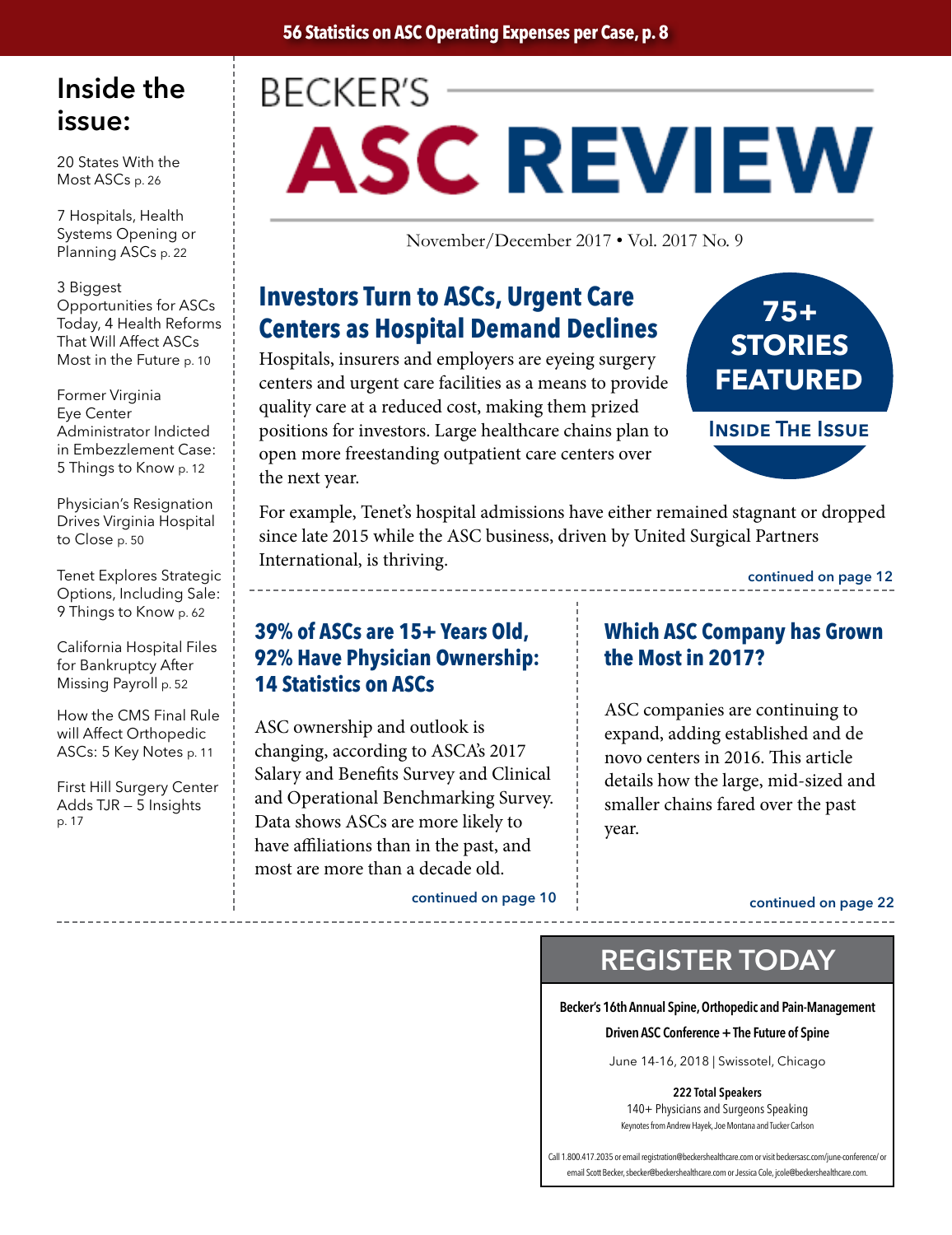# Vortex Vortex

# SIMPLY POWERFUL







SHARESAFESOLUTIONS.COM | 251-378-5885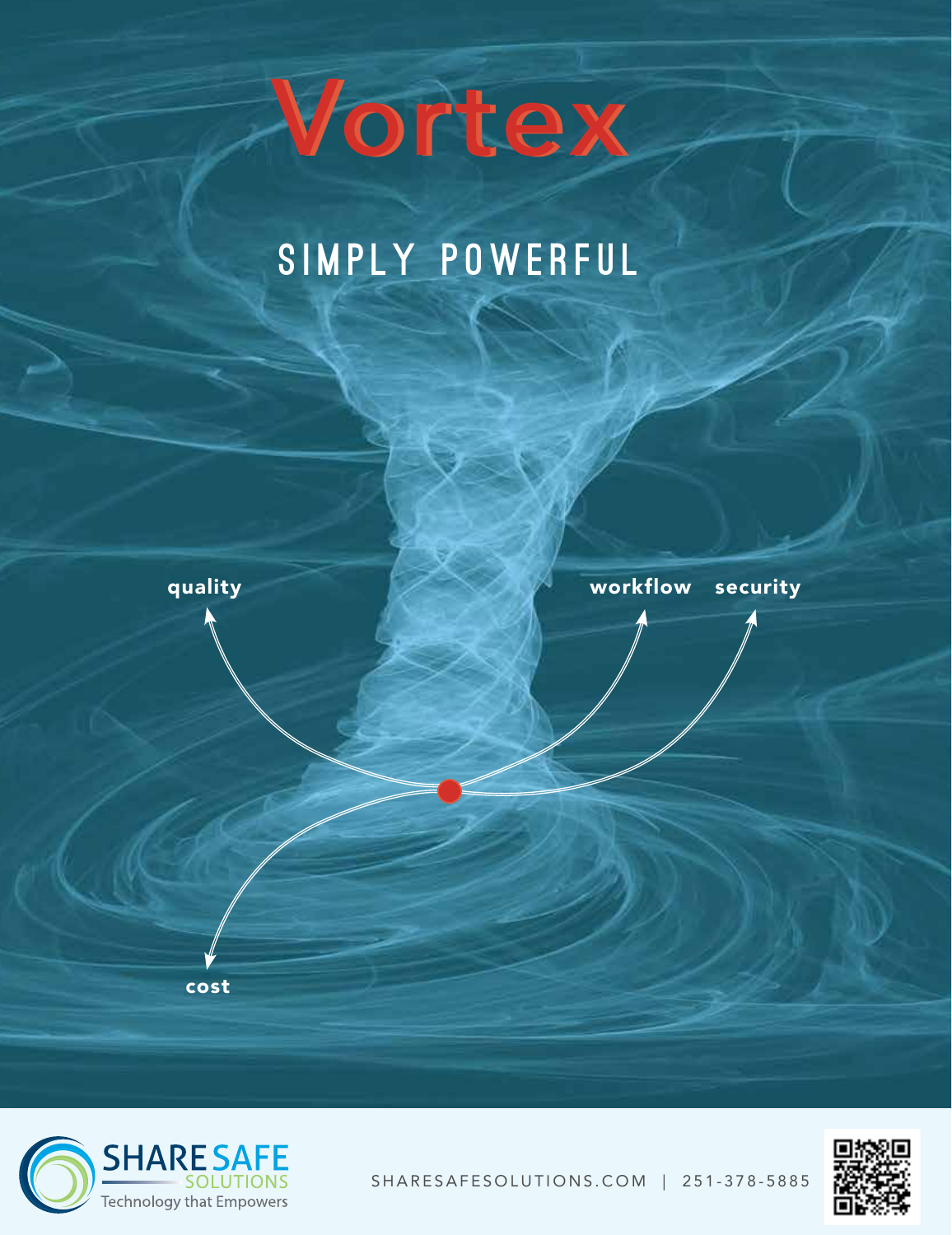## ASC Industry Primed to Incorporate Innovative Technology

SCs seeking to thrive in the competitive healthcare<br>
marketplace, often juggle a myriad of challenges such as<br>
operating on slimmer margins as implant and other costs<br>
rise and expanses assumulate Coupled with rising expan marketplace, often juggle a myriad of challenges such as operating on slimmer margins as implant and other costs rise and expenses accumulate. Coupled with rising expenses, maximizing reimbursement per case continues to challenge surgery centers considering CMS' lower payment levels for ASCs and their move to value-based reimbursement.

In response to these challenges, ASCs strive to improve efficiency, save costs and fulfill the primary aim of healthcare: provide excellent patient care.

"The core of healthcare is, and will always be, quality of patient care, a fad that never goes out of style. That's where ShareSafe started, with a focus on the quality of care," says Robert Hanson, CEO of ShareSafe Solutions, a software-as-a-service company offering cloud-based solutions that fuse three critical market sectors: mobile-Identity Access Management (m-IAM), advanced communication and knowledge dissemination.

"But for software to provide value, it takes a keen eye on the teams that make quality care happen (physicians and nurses)," continues Mr. Hanson. "Considering that finance has now aligned with quality reporting, there must be greater emphasis on utilizing more contemporary technology solutions, while being mindful of the true heroes; the end-users."

The roots of ShareSafe Solutions: Patient safety

Alongside Jerry Stonemetz, MD and Mark Williams, MD, JD, MBA, Mr. Hanson founded ShareSafe Solutions after drawing inspiration from patient safety expert Peter Pronovost, MD, PhD, director of the Armstrong Institute for Patient Safety and Quality and senior vice president for patient safety and quality at Baltimore-based Johns Hopkins Medicine. Dr. Pronovost set out to eliminate central line-associated bloodstream infections (CLABSI) in U.S. ICUs and led a collaborative improvement project that featured 108 ICUs from 77 Michigan hospitals. Using a simple checklist and establishing a culture of safety, the project resulted in a decrease of the overall median rate of CLABSI from 2.7 infections per 1,000 catheter-days to zero infections within the first three months of the ICUs implementing the intervention ultimately saving more than 1,800 lives and \$300 million.

"We're very proud of our origin. We've never lost focus on the importance of patient safety and the key deliverers of care, physicians and nurses. I was so impressed with Peter's relentless passion and commitment, merging science and humility to reduce harm to patients, that the genesis of ShareSafe emerged," Mr. Hanson says. He corresponded with Dr. Pronovost regularly about safety checklists and how a single digital system that facilitated collaboration and knowledge dissemination among staff could make great strides in improving patient safety.

Mr. Hanson explains, "What Peter kept describing as a need in healthcare — and what ShareSafe envisioned and created — was a digital delivery system that is unique in the industry. ShareSafe reflects the inspiration of Peter—providing a digital platform for sharing best practices and collaborating to improve patient safety. Even though ShareSafe's technology has expanded beyond its original vision, patient safety is the still the DNA thread that runs through us."

**Sponsored by:**

**SHARE SAFE** Technology that empowers

This executive brief will detail how ShareSafe is propelling the ASC industry forward to improve security, efficiency and patient care, as well as how one Alabama-based orthopedic practice and ASC benefited from using four ShareSafe applications: SafeShield®, SafeLaunch®, SafeConnect® and ShareFire.®

The entry into the ASC market

"What's exciting in the ASC market, unlike the acute hospital setting, is that there's a blank canvas for technology; the landscape has not yet been painted," says Mr. Hanson. "It is challenging for innovative technology companies to enter into the acute hospital sector where EHRs occupy most of the capital budget and IT resources. To separate from that cluttered field, ShareSafe took a different approach and focused on a design effort to achieve simplicity. Our new Vortex™ platform is very powerful, yet simple to use, deploy and manage. We focused on simplicity, learning from Dr. Pronovost, who proved a simple checklist could save thousands of lives."

"ShareSafe's products encompass nine applications in a turnkey mobile platform that aims to increase security, improve workflow and enhance quality, while significantly decreasing costs," according to ShareSafe's ASC Chief Growth Officer, Kenny Spitler. "While the healthcare sector is inundated with technological innovations, ShareSafe is the first of its kind to bring biometric login and single sign-on to mobile applications to improve data security. With this novel product, ShareSafe fulfills a crucial function in healthcare technology: simultaneously improving workflow and security."

Here's how ShareSafe Solutions works.

Users can login using the SafeShield application, the first mobile biometric authentication system in healthcare. The application employs three factors, including fingerprint recognition, to identify the user, eliminating the need for passwords, badges, physical tokens and keys.

Then, a user can sign into ShareSafe and other critical IT systems using SafeLaunch, the first mobile single sign-on app with onetouch login. SafeLaunch has reduced login time by 40 percent, which translates to cost savings. The Ponemon Institute found sign-on systems like SafeLaunch save users 9.51 minutes per day and result in \$2,675 in savings per year per user.

Additionally, the applications improve physician satisfaction by eliminating the need to remember multiple passwords. ASC personnel often juggle numerous professional and personal passwords, resulting in staff often having a memory lapse on the appropriate password for each system. A password reset can accumulate between \$51 and \$147 in labor costs. Additionally, staff members may unknowingly fail to log out of various systems, putting the practice at risk of a ransomware attack.

In the past, surgeons at Mobile, Ala.-based Alabama Orthopaedic Clinic and Gulf Coast Surgical Partners ASC often failed to remember their passwords and would spend a substantial amount of time attempting to log into systems or resetting their username and/or password.

"Doctors in our clinic may have five to six different computers they log into, and from there they may have an additional three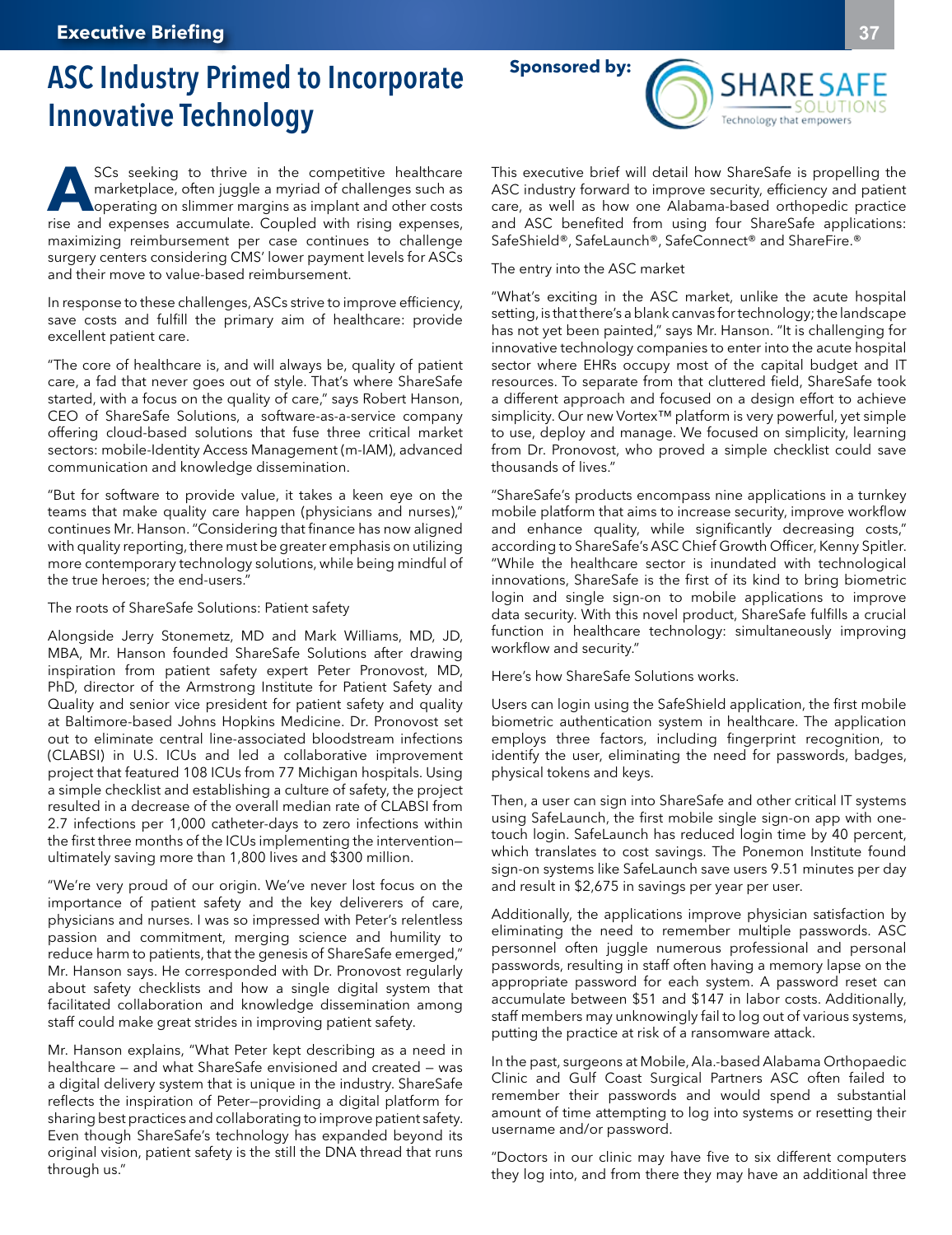or four systems [with passwords]," says Dean Brown, CEO of the orthopedic clinic and ASC.

To mitigate this risk and alleviate physician fatigue with multiple passwords, Alabama Orthopaedic Clinic, Gulf Coast Surgical Partners, co-owned by Springhill Medical Center, adopted ShareSafe's SafeShield and SafeLaunch.

"It reduced stress within our IT department who were doing password resets," Mr. Brown says.

Many physicians spend a large chunk of their time engaging in "desktop medicine," which includes tasks such as fulfilling online orders or communicating with patients through an online portal. A Health Affairs study found physicians spend almost 50 percent of their day on desktop medicine. Accumulated hours behind the computer screen translate to clinician dissatisfaction and burnout.

"Physicians don't want to come in and manually enter information to get into their systems," Mr. Spitler says. "[We have found] they love the fact that SafeShield and SafeLaunch allow them to get into multiple applications with one touch in about 16 seconds."

The power of effective communication and collaboration: **SafeConnect** 

Ineffective communication can result in a plethora of issues, with severe cases putting patient safety in jeopardy. The Joint Commission found 70 percent of medical errors are due to a breakdown in communication. To mitigate this risk, ShareSafe offers ASCs SafeConnect, a HIPAA-secure, comprehensive communication platform.

Within SafeConnect, users can communicate with other staff members through text message, video message and internal email. The ability to communicate within a secure ecosystem is crucial, as other communication methods leave practices vulnerable to phishing attacks. Security is a top concern for healthcare organizations, with the average single data breach costing companies \$3.8 million, according to Ponemon Institute data.

"ASCs and ambulatory clinics, by nature, have an even greater risk [of a cyber attack] than an ordinary small business environment," Mr. Hanson says. Hackers either know or suspect surgery centers have protected health information and may attempt to steal or ransom the information by entering into an ASC's systems. ASCs can protect themselves from these attacks by securing communication within a closed environment and staying alert to cyberattacks through ShareSafe's ShareLytics, which offers realtime analytics that track unusual activities.

Using SafeConnect when communicating with team members, ASCs can also set up private groups that allow members to send messages and collaborate internally. Alabama Orthopaedic Clinic and Gulf Coast Surgical Partners established groups within the practice for physicians to share information with their core team members. Mr. Spitler describes this feature as a secure social network similar to LinkedIn or Facebook, but private for each organization. An ASC can choose to set up as many or as few groups as they prefer, and membership in groups can be rolebased. With physicians and staff members often facing a multitude emails, it becomes an ineffective method of communication.

"When your inbox is inundated with information not related to

your specific interests or expertise, you ignore it and important information can be missed," Mr. Spitler says. "If you have a collaborative group, the right message will get sent to that group and it won't get lost in all the noise."

Continuous learning tools for staff members — how ASCs can stay ahead of the curve: ShareFire

As Gulf Coast Surgical Partners prepares for an Accreditation Association for Ambulatory Health Care reaccredidation survey in the coming months, the surgery center is in the process of implementing ShareFire, an interactive knowledge-sharing center to keep all staff members on the same page with various informal and formal training and protocols.

Currently, Gulf Coast Surgical Partners is tracking staff development on paper, which can lead to human errors such as forgetting to obtain a staff signature or failing to ensure a staff member fulfilled all necessary training requirements for his or her position.

"With as much training and in-services as we do, it is difficult to track all of that manually," Mr. Brown says. "ShareFire will allow us to see digitally if we have staff members who did not complete a certain training module."

The ability to have all documents and training modules in one application will allow Gulf Coast Surgical Partners to readily meet regulatory standards for reaccredidation. ASCs can upload videos and documents for staff to equip themselves with information on how to prevent "never events" such as patient burns and patient falls. Staff can also learn about various quality measures, including specifications for prophylactic IV antibiotic timing, to ensure patient safety and quality are top priorities for ASC personnel.

ShareFire can also be beneficial when onboarding new employees. ASC staff can videotape on-site training sessions and upload those recordings into ShareFire. New staff can view these recordings through the application at a later date.

"During the onboarding process, an individual can log on and go through ShareSafe's Knowledge Center. The application has realtime analytics that shows when and how much of the content has been viewed," Mr. Spitler says. "This eliminates the labor piece [of the training process] and makes the training legitimate for the individual."

Why ASCs are in the prime position for technological innovation

ASCs are in a unique position to leverage ShareSafe, as opposed to larger health systems and hospitals that already have a variety of technological platforms installed.

"The ASC market has some distinct advantages in technology opportunities that didn't exist at the time hospitals were installing their EHRs and other legacy IT systems," Mr. Hanson says.

To allow surgery centers and other practices to successfully move forward in the increasingly complex healthcare landscape, ShareSafe is continually innovating to bolster its applications and improve ASC operations to drive patient care to optimal levels.

"The fusing of these elements in a mobile application is very powerful," Mr. Hanson says. "We believe we are setting a new standard in healthcare innovation." $\blacksquare$ 



ShareSafe Solutions: A leader in Mobile Enterprise Platforms; fusing Biometric Authentication, Advanced Communication and Knowledge Dissemination for delivering better patient care. ShareSafe—setting a new standard in engagement, workflow and security.